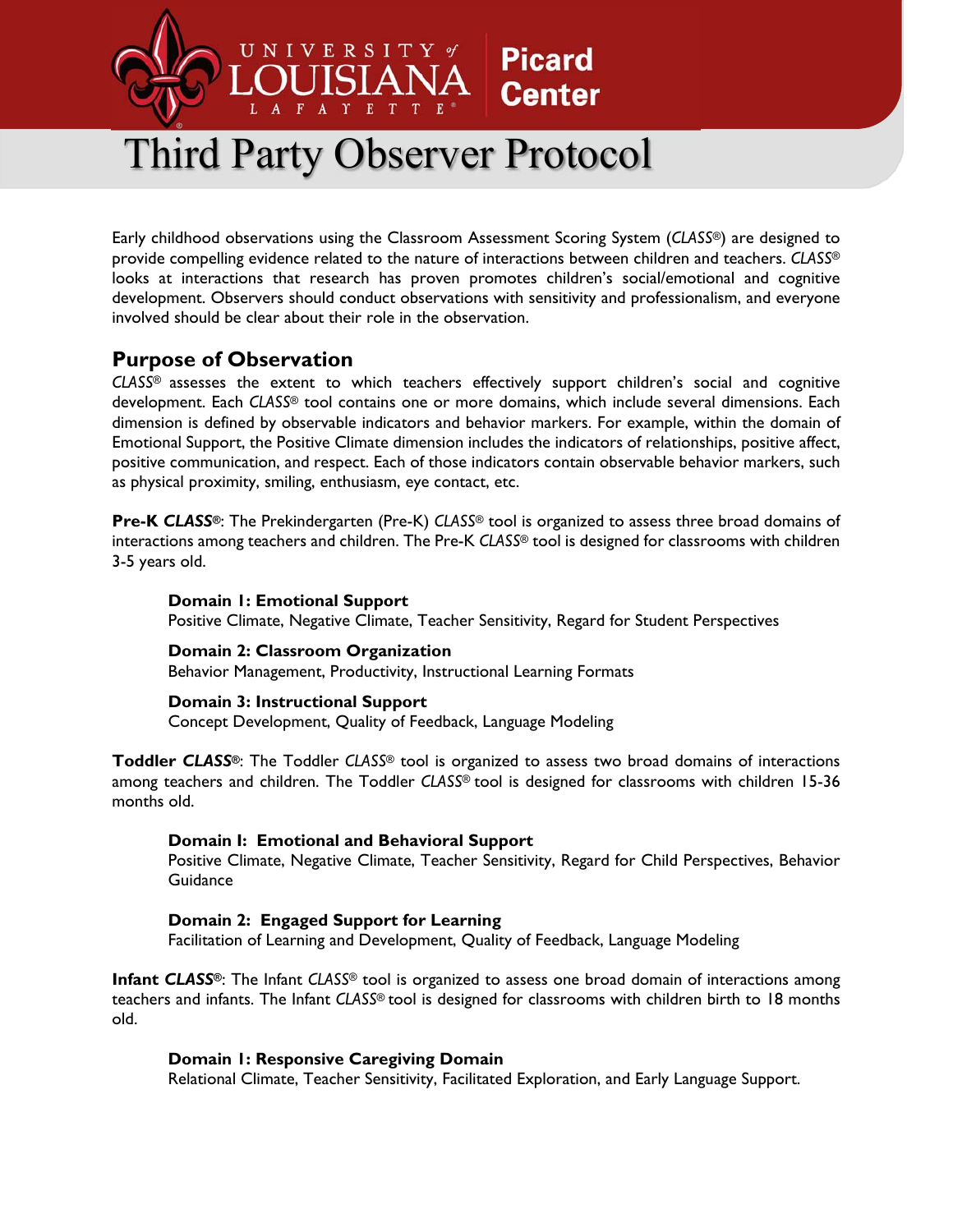# **Observation Scheduling and Classroom Selection**

- 1. Louisiana Department of Education (LDOE) provides a list of early learning sites participating in the Louisiana Early Childhood Care and Education Network. The Picard Center's data team randomly selects 50% of the total number of classrooms; ensuring at least one infant, toddler, and pre-K classroom is selected at each site (when applicable).
- 2. Monthly, the Picard Center staff schedules observations for each third-party observer in their assigned regions.
- 3. The Picard Center contacts each site by phone or email prior to the month they will be observed in order to verify site information:
	- Number of classrooms and age types
	- Optimal learning time
	- Mailing and physical address
- 4. Physical letters are mailed to the sites with electronic letters emailed to Community Network Lead Agency contacts, notifying them of the month window in which the observation(s) will occur.
	- The letter states, "If you have scheduled events during this time that preclude our observations (e.g., scheduled field trips, health screenings, holidays, teacher absences, professional development), please contact the Picard Center by email no later than 1 week before the scheduled timeframe of the observation."
- 5. Each observer's schedule is reviewed for schedule conflicts and adjustments are made based on classroom or site-level information provided by the sites. Picard Center staff provide each observer with a revised monthly calendar of sites to observe on designated days with contact information.

# **Observer Protocol Steps**

- 1. Each observation will take place at an assigned **date** and **time.** Prior to the observation, the site/school being assessed will be provided written notice by the Picard Center as noted above.
- 2. Prior to the scheduled observation:
	- Observers review their schedule for potential conflicts and notify the Picard Center prior to the scheduled observation to change their assigned teacher and/or site location.
	- Before entering the site/school, the observer should know the age type (infant vs. toddler vs. pre-K) they are assigned to observe and the teacher's name. Refer to the schedule provided to each observer.
- 3. Upon arrival at the site/school:
	- The observer must report to the administration office and:
		- o Introduce himself/herself to office staff and administrator (if available),
		- o Present identification and sign-in on appropriate site documentation,
		- o Present a *Child Care Criminal Background Check (CCCBC) for licensed centers only*,
		- o Verify classroom information with administrator/director or designee (i.e., classroom locations by age and correct spelling of the teacher's name),
		- o Receive an updated daily schedule for the classroom being observed and
		- o Request access to a quiet space for four, 10-minute scoring cycles (pre-K only).
	- If a shadow scorer is present for the observation, he/she must follow the same procedures above. The lead observer will select the classroom according to his/her schedule and the double coder will accompany the observer to that classroom.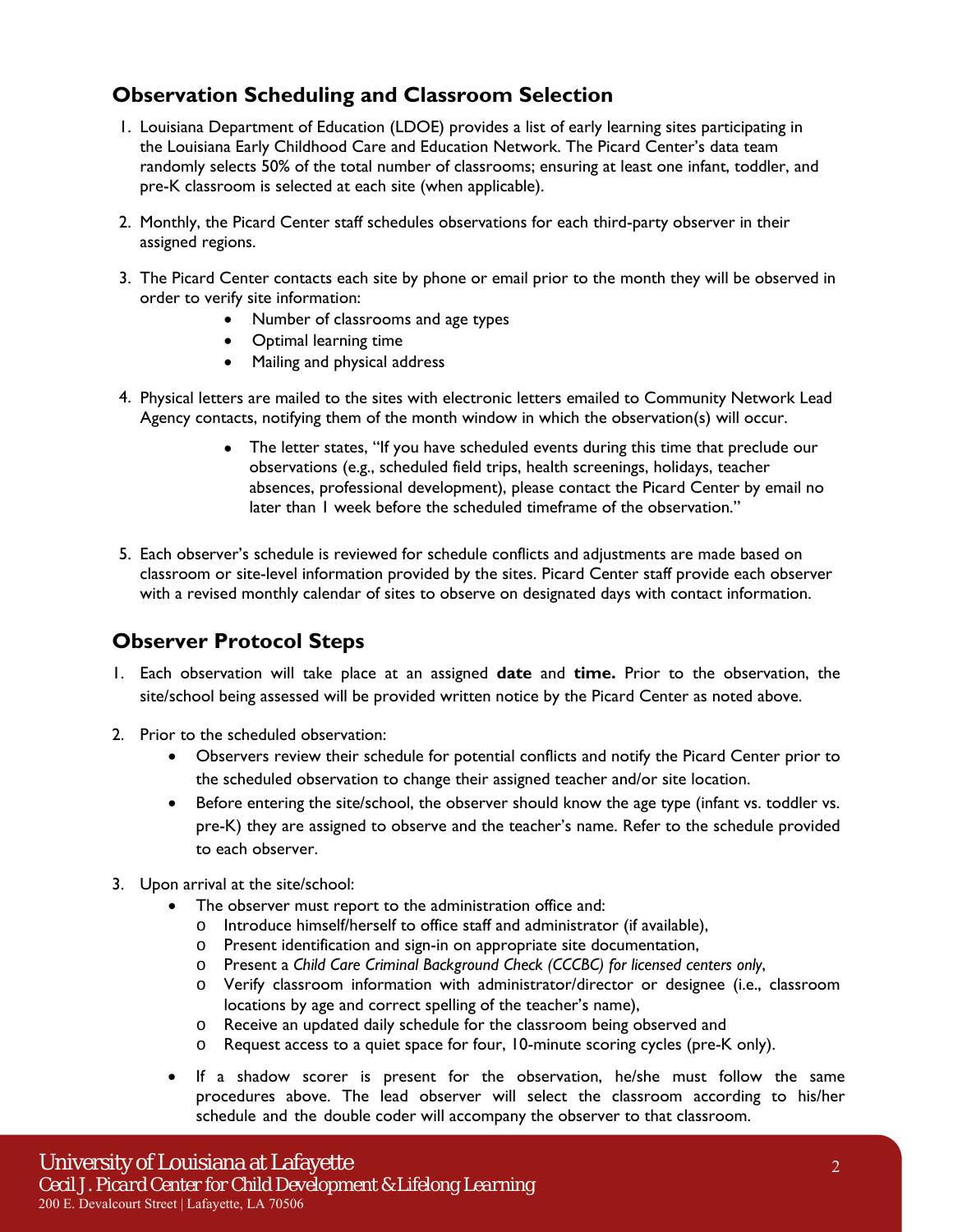- 4. Classroom selection:
	- A classroom must have the regularly assigned lead teacher present during the observation. The lead teacher must have been working in that role for at least 10 work days. **Exceptions: Lead substitute teachers are eligible for a** *CLASS®* **observation if they have been in the classroom for at least 10 consecutive work days.**
	- Picard Center staff will provide teacher names for each observation along with a monthly calendar.
	- If the teacher provided is no longer employed by the site or the teacher is in a classroom with a different age type, the observer should contact the Picard Center for assistance.
	- If observers are unsure whether a classroom has been observed by another third-party observer, they should contact the Picard Center before they begin observing.
- 5. Upon entering the classroom, the observer will introduce herself and request a daily schedule (if they have not received one from the office). Based on the daily schedule, the observer will plan for the approximate two-hour observation/scoring. The teacher should notify the observer of any schedule deviations, which may affect the observation. The observer may be accompanied by a second observer to shadow score simultaneously. The primary purpose of this shadow score is to ensure inter-rater reliability, which has no reflection of the quality of the site being observed or alters the score.
- 6. Observers will not interact with teachers beyond requesting a daily schedule, and will do their best to refrain from and minimize any communications, distractions, or intrusions into the classroom.
- 7. The observation will consist of **four 20-minute observation cycles** each followed by **10-minute scoring cycles** (average 120 minutes total time) for pre-K and toddler observations and **four 15 minute observations cycles** followed by **10-minute scoring cycles** (average 100 minutes total time) for infant observations. In pre-K classes, when possible the observer will leave the classroom to complete each 10 minute scoring cycle; however, in order to minimize distraction in infant and toddler classrooms, Teachstone© recommends observers remain in the classroom when scoring. In the event that observers remain in the classroom, they will turn their back on the class and quietly complete the scoring. If children approach an observer, he/she will kindly redirect the child into classroom activities.

*\* When a quiet space is not available at the site, observers may sit outdoors to complete scoring. This is not an opportunity to collect additional data for pre-K observations.*

- 8. Based upon site reported optimal learning times, the *CLASS®* observation typically starts at the beginning of the school day and continues throughout the morning for approximately 2 hours. The total time the observer is present at the site is dependent upon the daily schedule and extracurricular activities. The following activities, pull-outs, and specials **will not** be observed:
	- Physical Education, Music, Computer, Library, Art,
	- Cafeteria-based meals,
	- Toileting in pre-K classrooms where the whole group visits the restroom,
	- Outdoor recess **is not** included in pre-K observations but is included in infant and toddler observations. However, if pre-K teachers are leading instructional or interactional activities outside, these interactions can be observed.

**Note: Observations can occur during transitions to or from the activities, 'pull-outs or specials' listed above.**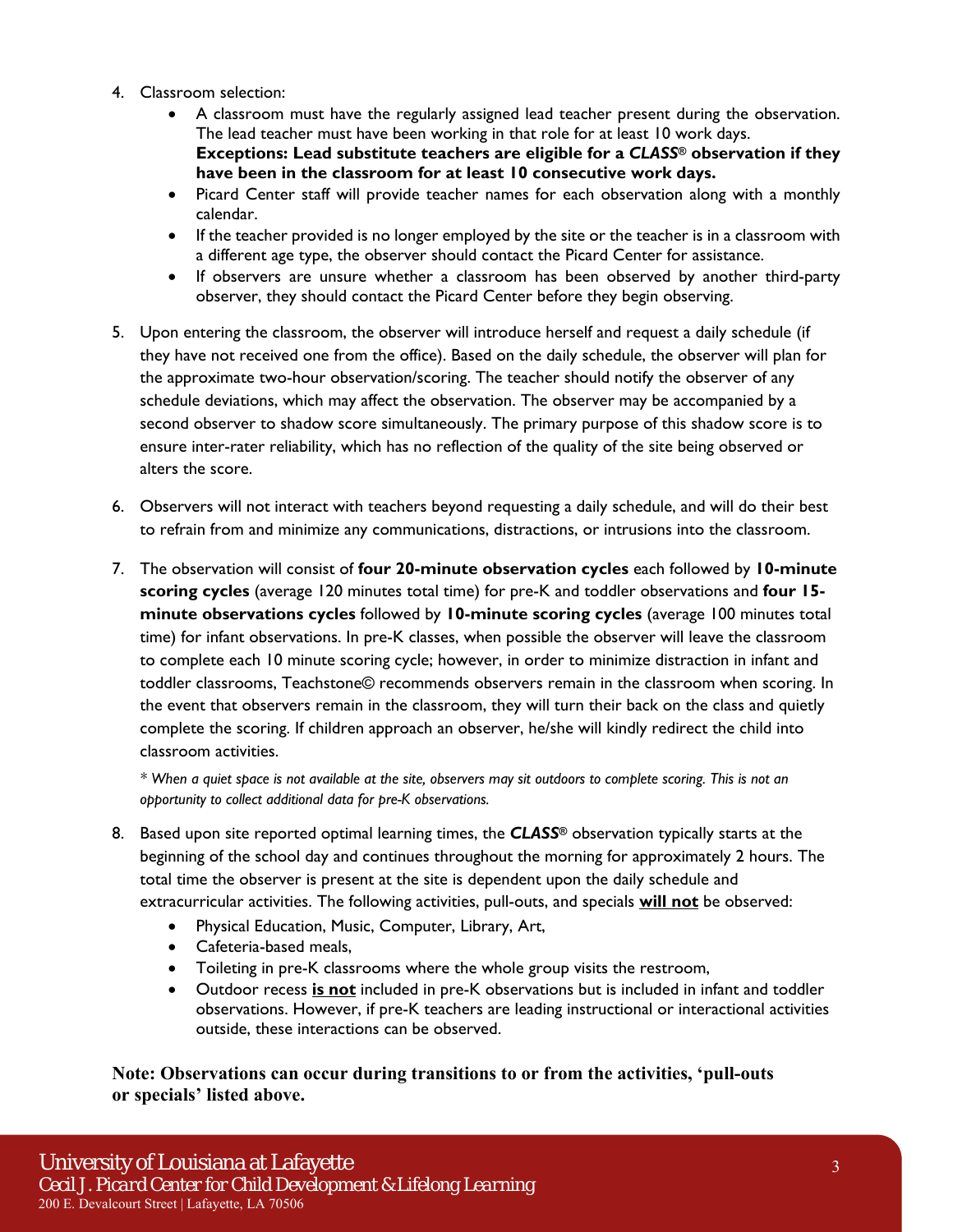#### 9. Observers **will not**:

- Ask teachers to change schedules, move rooms, rearrange children or groups
- Engage in back and forth conversations with children or teachers
- Conduct observations during the 10-minute break time between cycles
- Conduct more than four cycles of observations
- Use their phone during the observation (time must be kept via a clock, watch, or stopwatch)
- Share feedback immediately following an observation

At the conclusion of the observation, the observer will confirm with the teacher that the observation is complete. *There will not be an exit interview after the observation, however, general feedback of the highest and lowest scoring dimensions for infant CLASS® observations and the two highest and lowest dimension scores for pre-K and toddler CLASS® observations will be provided via the LDOE Early Childhood portal.*

10. Solutions to expected problems on the day of the observation:

- Teacher not available/Classroom not available/Unable to complete the observation
	- o If it is practical (close enough/time available) and the classroom is likely to become available for observation, the observer should wait until the observation can begin.
	- o If the site/school has multiple classrooms with children of the same age as the originally assigned classroom, the observer should contact the Picard Center for reassignment.
- New teacher
	- $\circ$  New lead teacher (employed or with group of children less than 10 school days) see method above.
- Fifty percent of enrolled children are not present on day of the observation
	- o Fifty percent of children must be present. See method above.
- The observer MUST NOT exchange infant for toddler rooms, toddler rooms for pre-K classrooms (or the reverse).
- Children approach observer(s)
	- o Observers will not ignore children's bids for attention or greeting; they will simply state their purpose of being in the classroom (to do their work) and kindly re-direct the children to their activities.
- The site/school may have mixed classes with infants and toddlers or toddlers and preschoolers
	- o Contact the Picard Center to determine which age type the classroom is classified as in the LDOE Early Childhood portal.
	- o For mixed infant and toddler classrooms, the infant *CLASS®* tool will be used if the majority of the children are 15 months or younger and the toddler *CLASS®* tool will be used if the majority of the children are 15 months up to 36 months of age.
	- o For mixed toddler and pre-K classrooms, the toddler *CLASS®* tool will be used if the majority of the children are 15 months up to 36 months of age and the pre-K *CLASS®* tool will be used if the majority of the children are 3-5 years of age.

*Note: A September 30 cut-off date determines the initial classroom configuration each academic year.*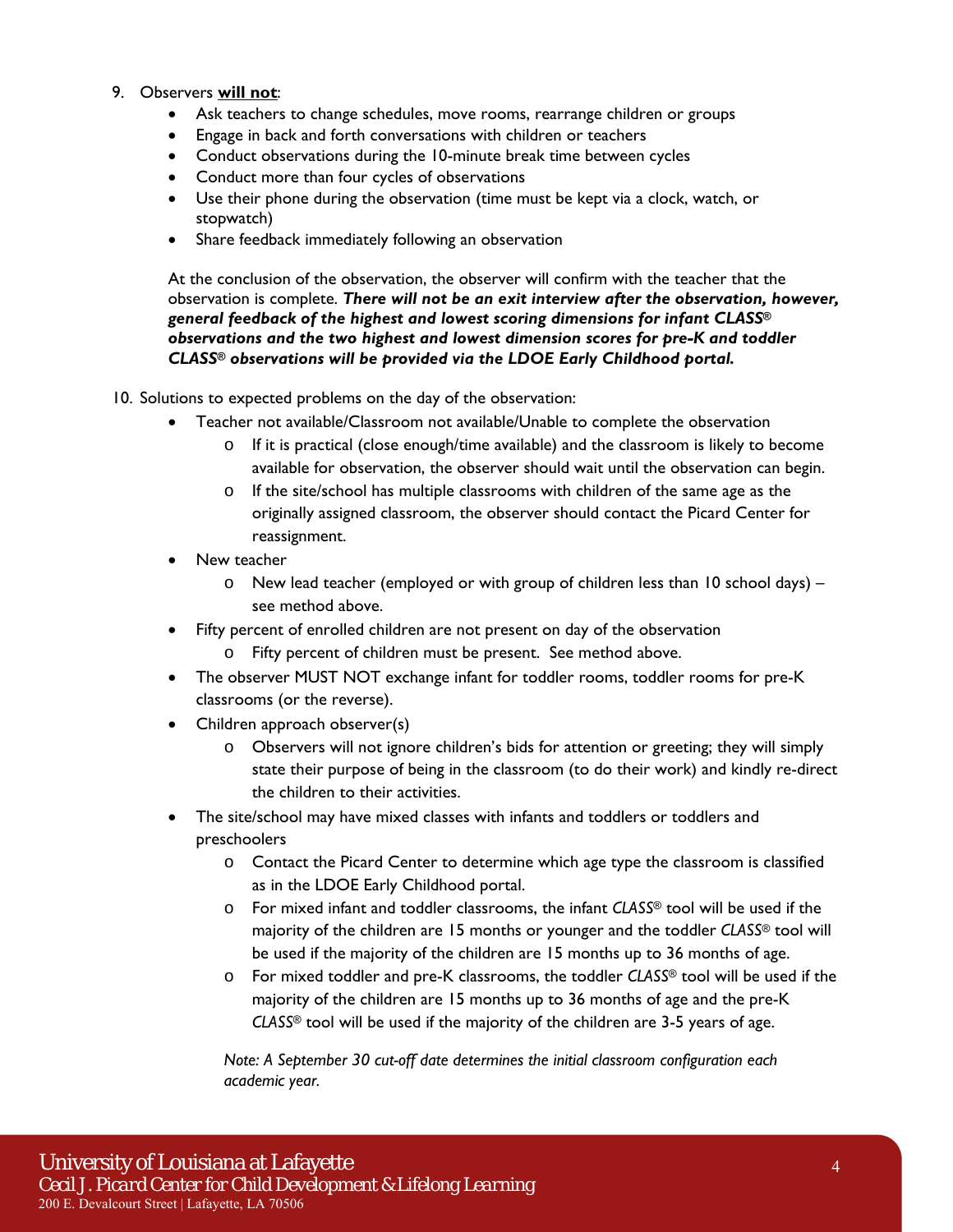- 11. If an observer enters a classroom and determines that he/she is related to or associated with someone in the room, he/she must **IMMEDIATELY** notify the Picard Center and remove himherself from the room. Additionally, if there is any question as to whether a perceived or potential conflict of interest exists the observer will contact the Picard Center and allow them to make the final determination.
- 12. In the unusual circumstance of any suspected abuse or neglect observed at the time of the observation the observer must report the observed behaviors to the Office of Community Services as mandated by law.

# **Additional Protocol Information**

- 1. All observers must have proficient computer skills (i.e. typing, computer access, scanning documents, etc.) to be able to complete electronic forms.
- 2. Observers are **not allowed** to perform more than one observation per day, and cannot directly contact sites/schools to reschedule an observation.
- 3. Observers should be professional in demeanor and attire at all times and never let personal preferences influence scoring.
- 4. Notes must be detailed and must provide concrete examples of observations from the classroom. Summary statements for each dimension should address each indicator noting the presence/absence of particular behaviors. Picard staff will conduct random data checks on 5% of the total number of observations completed. Feedback will be provided on the quality, completeness, and accuracy of observation data and corresponding evidence. If the information is not well-supported and is questioned by the LDOE then the observer may be required to provide additional information or rewriting. If there are significant delays between cycles, observers should note the reasons. If there are any interactions that go beyond the ones stipulated here, the observer should document those interactions at the time of the observation.
- 5. Observers should contact the Picard Center via email (**classactull@gmail.com**) **by 4:30 pm the SAME** day the observation is completed with the site name, classroom code, teacher name, and age group. *Exception: If you conduct an observation on a Friday, please email us by 12:00 pm that same day.*
- 6. For all shadow scoring observations both the lead observer and the shadow observer must enter their observation data into the Picard Center's designated system **by 3 pm the SAME day** of conducting the observation. For audited observations, the lead observer must send the observation feedback via email to the shadow observer within **3 days** of the reliability observation (copy the Picard Center). The shadow observer must review the feedback and provide comments on the accuracy, quality, and completeness of their work using the Picard-approved form within **7 days** of the observation.

NOTE: If an observer does not achieve 80% inter-rater reliability, the observer will cease observing classrooms and will work with Picard staff to increase reliability to 80% or higher by coding additional observation videos and participate in a second shadow observation before conducting observations alone. If an observer is deemed unreliable over two consecutive shadow scoring observations, they will be relieved of their duties. Picard will track observers' scoring trends to ensure observer drift is not occurring throughout the observation year.